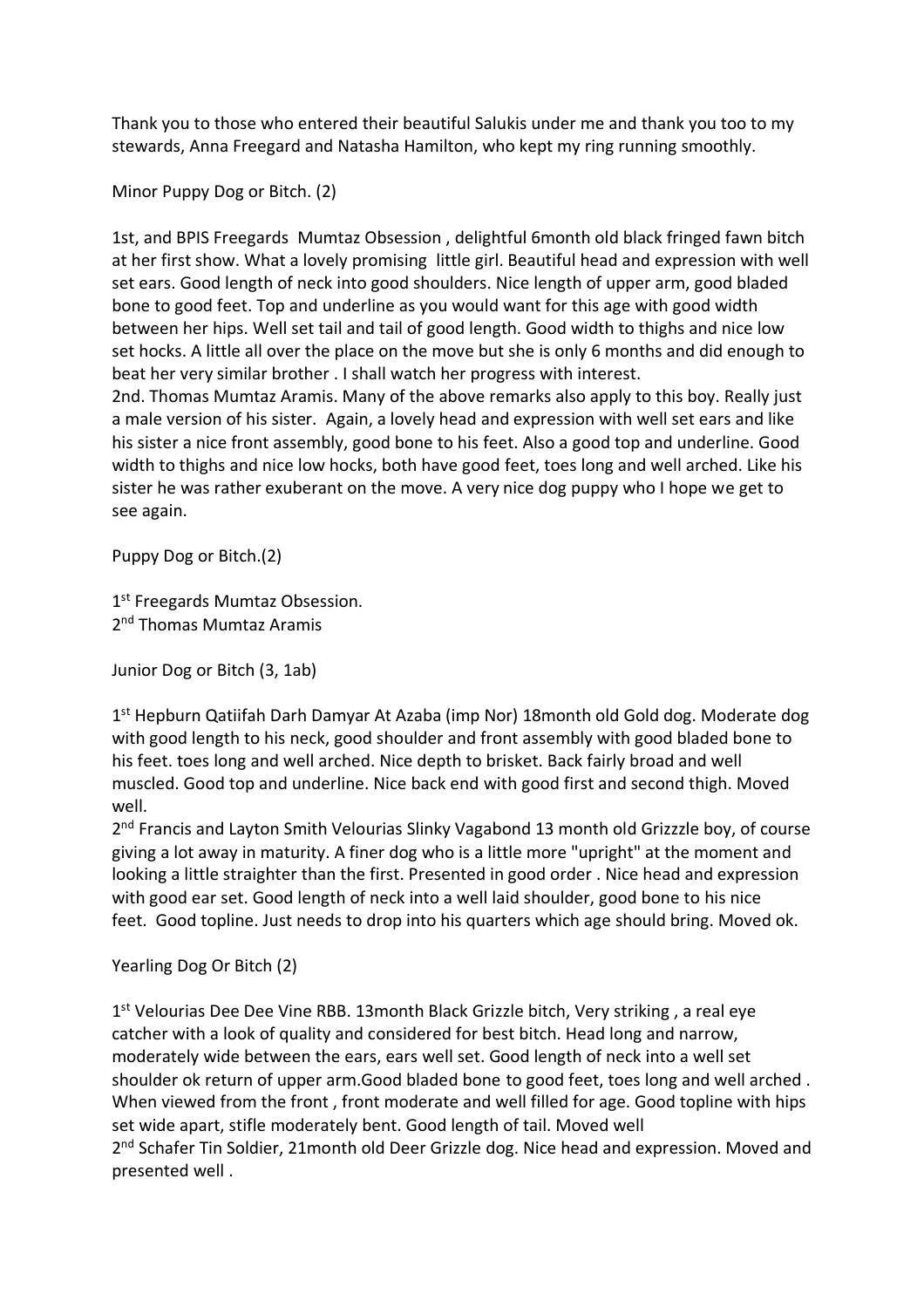Novice Dog Or Bitch (3)

1<sup>st</sup> Strong Shahzad Zaki Ter Dolen (imp Bel). Fawn dog presented in beautiful condition. Nice head and expression. Good shoulder and upper arm. Good bone to feet, feet, toes long and supple. Good top and underline. Hip set wide apart Nice moderate rear. Correct length of tail. Moved well.

2<sup>nd</sup> Schafer Tin Soldier

3<sup>rd</sup> Hoggren Garamiyas Meridiana Mahzad (imp Swe) Very fine 2yr old black bitch. Would just like more of her all over.

Grad Dog (3)

1<sup>st</sup> RBD Martins Mumtaz Pallas for Stalwart. Tri dog . Nice head and expression with well set ears, good length of neck leading into a good shoulder, good return of upper arm. Good bone to his feet, toes long and supple. Good topline with good depth to brisket. Nice rise over the loin. Hip bones set well apart. Good first and second thigh, well let down hocks. Moved well .

2<sup>nd</sup> Strongs Shahzad Zaki Ter Dolen ((imp Bel) 3 rd Schafer Tin Soldier

Mid Limit Dog (1)

1<sup>st</sup> Shaverneva &Rhodes Qazal SarbazHar Kala Rachi AW (B) AW (S) Imp Bel . Smooth tri boy who warms my heart. Lovely head and expression atop a nice length of neck. good front assembly. holds his topline on the move. Coat in beautifull condition. Best Smooth.

Open Dog (2)

!st BD and BIS Quadlings Classicus Alron with Malenkhai. Beautiful, well balanced Grizzle dog presented in tip top condition. Beautiful head and expression with well set ears. Good reach of neck set into well laid shoulder with good return of upper arm. When viewed from the front moderately wide between the forelegs with good fill. Good bladed bone. Correct spring to pastern. Good feet with toes long and well arched. Good topline with back fairly broad slight arch to loin and hip bones set wide apart. Good underline, with depth to brisket, well ribbed back. Good back end with sufficient width to first and second thigh. Moved well.

2<sup>nd</sup> Hoggren Garamiyas Rostam (imp Swe) Cream dog with a lovely head and expression. Good ear set. Good neck into good shoulder. Viewed from the front, good fill. Good bone to feet with toes well arched, long and supple. A little longer than 1 and would like a little more width to thighs. Moved ok.

Grad Bitch (1, 1ab)

Mid Limit Bitch (2, 1 ab)